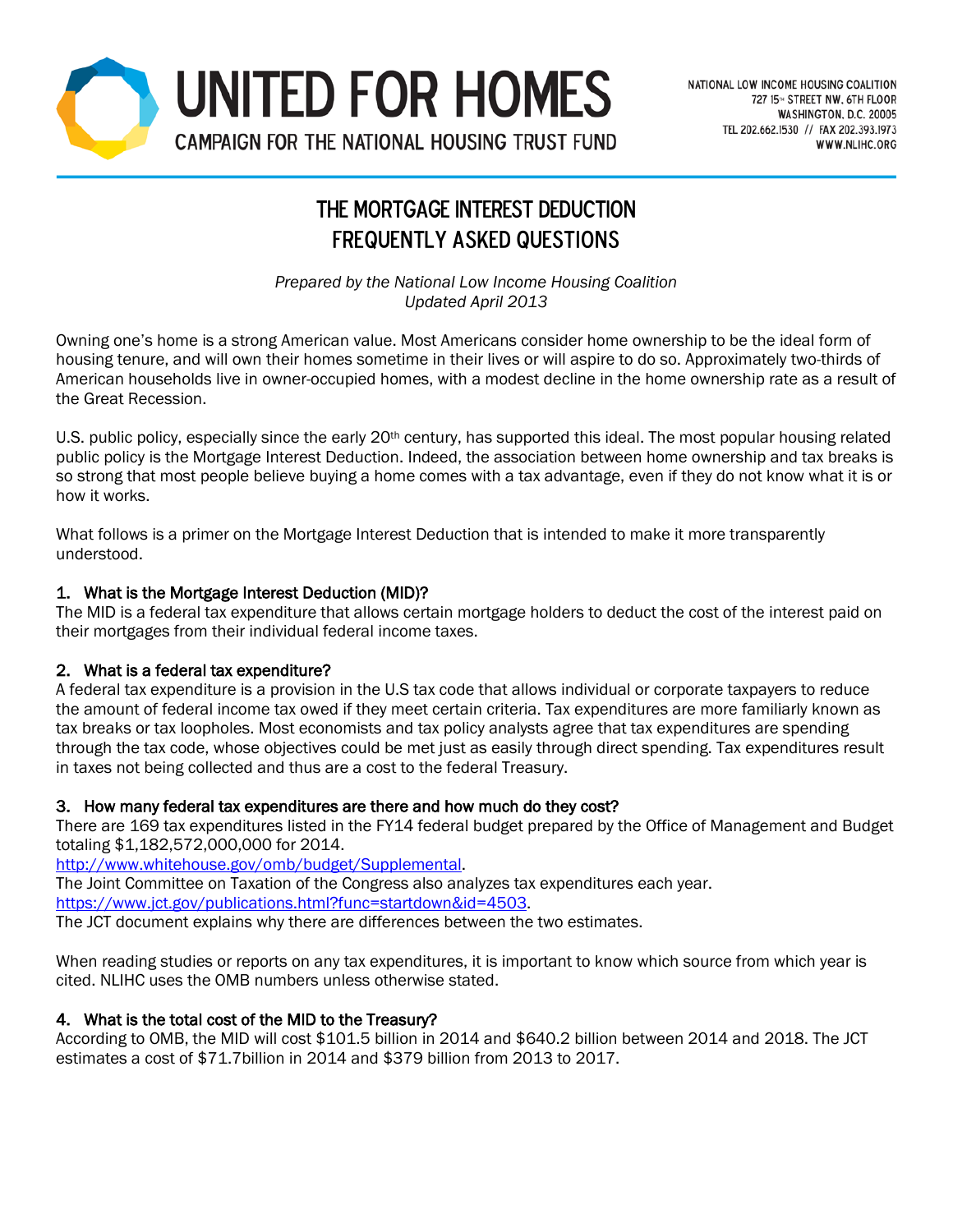# 5. Are there other federal housing subsidies in the tax code?

Yes, there are three others that support homeownership. OMB estimates the cost of the deduction of real estate property taxes, the exclusion of capital gains, and the exclusion of imputed rent $1$  as individual tax expenditures that benefit home owners. JCT only counts the first two. The values for 2014 are:

| 2014 Tax Expenditures              | OMB             | JCT            |
|------------------------------------|-----------------|----------------|
| Deduction for Real Property Tax    | \$25.16 billion | \$28.6 billion |
| <b>Exclusion for Capital Gains</b> | \$45.87 billion | \$24.8 billion |
| Exclusion for Imputed Rent         | \$75.52 billion | n/a            |

The tax expenditure that supports low income rental housing is quite limited in comparison. OMB estimates the value of the Low Income Housing Tax Credit in 2014 to be \$8.3 billion; the JCT estimate is \$6.7 billion.

# 6. How does the MID work?

When filing annual federal income tax returns, the taxpayer(s) can deduct the interest paid in that tax year on a home mortgage of up to \$1 million. The deduction is based on the size of the mortgage, not on the value of the house. The interest can be on mortgages on first and second homes. In addition, the interest on up to \$100,000 in a home equity loan can be deducted for a cap of \$1,100,000 on the value of mortgages eligible for tax breaks.

The value of the deduction, or the degree to which it reduces one's taxable income, depends on one's tax bracket. Thus, taxpayers in the 33% tax bracket will be able to reduce their taxes by 33% of the amount of interest paid. Someone in the 15% tax bracket will reduce their taxes by just 15% of the interest paid.

In order to benefit from the MID, a taxpayer must file an itemized tax return.

# 7. Who benefits from MID? Who doesn't?

Because the MID is a deduction, the only way to use it is to itemize one's annual tax return. Thus, the first test of who benefits from the MID is to consider what percentage of taxpayers file itemized tax returns and in particular, what percentage of taxpayers claim the MID. According to JCT, in 2011, 155,879,000 tax returns were filed, 30% of which were itemized. Just 22% of all tax returns claimed the MID.

The top 55% of taxpayers who claimed the MID (those with incomes of \$100,000 or more) received 77% of the total benefit. The higher one's income, the more likely one is to itemize. Furthermore, one's tax bracket goes up with one's income; the higher one's tax bracket, the greater the percentage of interest paid is deducted from one's taxes.

Those who do not benefit from the MID are renters, homeowners who have paid off their mortgages, and homeowners whose incomes and/or mortgages are not high enough for them to itemize their tax returns.

# 8. What are the origins of the MID?

Contrary to popular opinion, the MID was not enacted to promote and incentivize homeownership. It was created in 1913, with the adoption of the 16<sup>th</sup> amendment to the U.S. Constitution that established the federal income tax. When the income tax was implemented, certain business expenses were allowed to be deducted, include interest on all loans. Very few Americans had home mortgages in those days and most personal and business finances were intermingled. Eventually, federally insured and 30-year mortgages multiplied after World War II and the MID became more important to the emerging middle class. Even so, the earliest estimate of the cost of the MID in 1977 was just \$4.7 billion. Dennis Ventry's history and critique of the MID calls it the "accidental deduction."

<span id="page-1-0"></span> $\overline{a}$ <sup>1</sup> Imputed rent is the value one gains from living in a home for which does not pay rent. While people who live in owner occupied homes make monthly mortgage payments to pay off loans, they essentially live in their homes rent free. If the mortgage holder chose to rent the house to someone else, he or she could still claim a tax deduction for the mortgage interest, but would have to declare the rent collected as income for which income taxes must be paid. The federal government foregoes the tax revenue from the rental value of a home when it is occupied by the mortgage holder or the owner once a mortgage is paid off. Not taxing imputed rent creates asymmetry between the tax treatment of owner-occupied and rental homes, and distorts housing markets in favor of home ownership.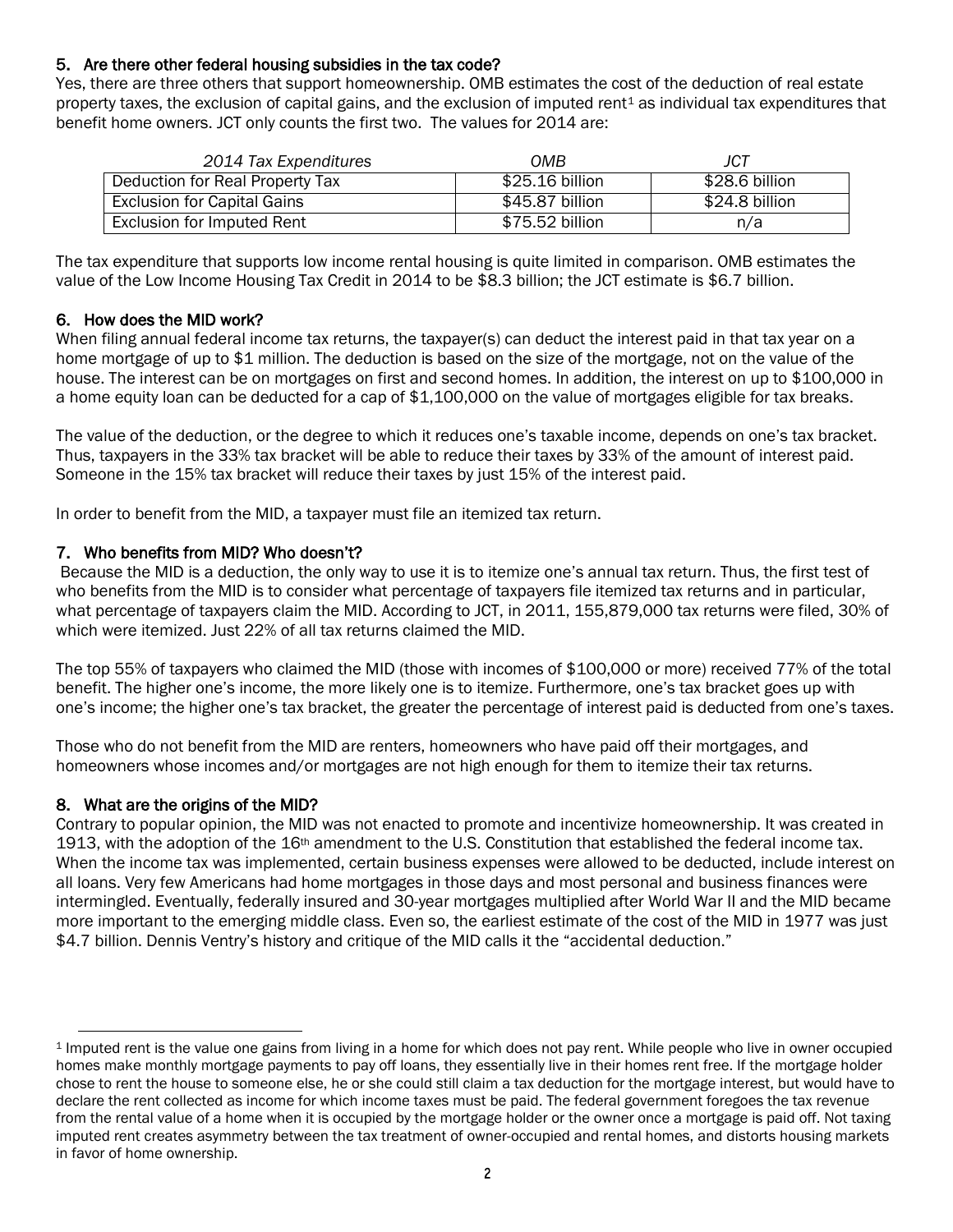# 9. Has it ever been changed?

The only major change occurred in the mid-1980s, when Congress undertook tax reform. For years, tax policy experts had been growing increasingly critical of the proliferation of tax expenditures and the MID in particular. While many tax expenditures were eliminated in the Tax Reform Act of 1986, the MID survived due to the intense lobbying pressure of the real estate and home building industries. In 1987, the \$1 million cap was enacted, along with the \$100,000 home equity loan provision. The political rhetoric of the time strongly conflated the MID with home ownership itself, setting the stage for the extreme popularity of the MID today.

# 10. Is the MID an incentive to become a homeowner?

Despite the deeply held beliefs that the purpose of the MID is to incentivize home ownership, there is actually little evidence that anyone makes the decision to move from being a renter to a mortgage holder in order to get a tax break. MID critics frequently point out that other countries that have similar or higher rates of home ownership do not have the MID. However, the MID does encourage people who are already have mortgages to buy bigger, more expensive homes through which they take on more debt and thus get bigger tax breaks.

# 11. What is the NLIHC proposal for reform?

NLIHC proposes to lower the cap on the amount of mortgage for which interest can be deducted from \$1 million to \$500,000. Mortgages for first and second homes and for home equity loans of up to \$100,000 are eligible for the tax break as long the total amount of mortgages does not exceed \$500,000. NLIHC also proposes converting the tax deduction to a non-refundable tax credit of at least 15%.

# 12. How is a tax credit different from a tax deduction?

A tax deduction reduces one's taxable income on which one's total tax bill is based. A tax credit is a direct reduction of one's total tax bill. Taxpayers do not have to itemize their tax returns to benefit from a tax credit. Moreover, a tax credit as proposed here would be the same percentage for everyone, unlike a tax deduction whose value increases with income. Generally, tax credits are flatter and fairer.

# 13. What is the difference between a non-refundable and a refundable tax credit?

Most tax credits are non-refundable. They can reduce one's income tax liability to zero, but cannot produce a tax refund that is greater that the pre-credit tax liability. (Ex: If total taxes owed before the tax credit are \$500 and the tax credit is valued at \$250, the tax refund is \$250. If total taxes owed before the credit are \$250 and the tax credit is valued at \$500, no taxes are owed, but there is no refund.)

A refundable tax credit can actually produce a tax refund that is greater than the amount of taxes paid and owed. Refundable tax credits tend to be more costly than non-refundable tax credits. The Earned Income Tax Credit is an example of a refundable tax credit. It is considered a federal tax expenditure, projected to cost \$9 billion in revenue receipts in 2014 according to JCT. However, the total outlays in 2014 are projected to be \$67 billion.

# 14. Why reduce the cap to \$500,000?

Capping the amount of mortgage for which the interest can be deducted at a level that represents where most mortgages are saves money and targets the benefit more toward middle and low income homeowners. Some people suggest that exceptions should be made for high cost areas, but the fact is that the vast majority of mortgages are \$500,000 or less. Only 4% of all mortgages between 2007 and 2011 were over \$500,000. To see the percentage by state, go to [http://nlihc.org/sites/default/files/U4H\\_500k-mortgages-percent.pdf.](http://nlihc.org/sites/default/files/U4H_500k-mortgages-percent.pdf)

It is important to remember that the \$500,000 cap does NOT apply to the either the purchase price or assessed value of a home. It is simply the size of the mortgage or the principal balance on the loan. Finally, a taxpayer with a mortgage larger than \$500,000 can still get the benefit of the credit up to the \$500,000 cap.

# 15. What about second homes?

Many people object to the idea that the interest can be deducted on mortgages for second homes, which are thought of as luxuries. Vacation homes made up 3.6% of all housing units in 2009 and second homes are typically modest. According to a survey by the National Association of Realtors, the median sales price for vacation homes in 2011 was \$150,000 and the median household income of vacation home buyers was \$99,500.

Since the mid-1970s, the Congressional Budget Office has produced a report every two years on options that Congress has for reducing federal expenditures. Each report suggests some change to the MID. Starting in the 1987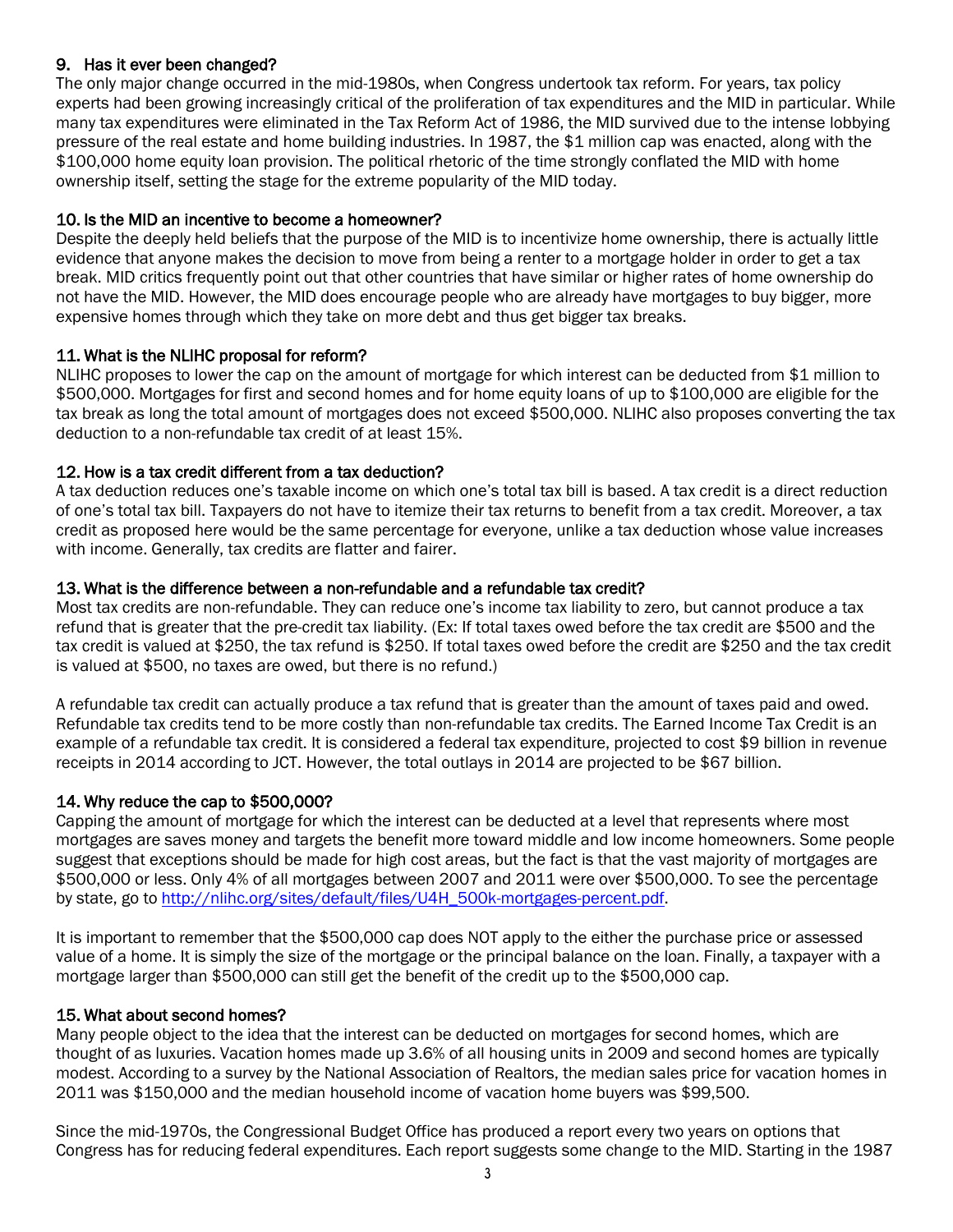report through the 2001 report, CBO suggests a phasing out or limiting the MID for second homes. Based on the 2001 CBO figures, NLIHC calculates that the cost of the MID on second homes in 2013 is less than \$1 billion or less than 1% of the total MID.

#### 16. Who will be affected by the NLIHC reform proposal?

The primary beneficiary of this proposal will be all the middle and low income homeowners who pay mortgage interest but who do not now take the mortgage interest deduction. Based on calculations done by the Tax Policy Center, under a 15% non-refundable credit, the number of homeowners who will get a tax break will grow from 39 million to 55 million, with 99% of the increase being households with incomes less than \$100,000 a year.

Higher income households, primarily those with incomes of \$200,000 or more, will experience a tax increase.

#### 17. Why should the MID be modernized now?

The housing bust that started in 2007 has called into question much of how the U.S. housing finance system, including the role of the federal government, works. This period of recovery requires an examination of the role of the federal government and what reforms are needed. This environment offers the best window of opportunity for change in a long time.

One good argument for reform is the growth in the size of the MID and its outsized benefit to higher income homeowners. It is now the second largest federal tax expenditure. At a time of severely constrained federal resources, it is reasonable to question if there is not a better use of the funds represented by the MID.

#### 18. How would reform of MID affect the housing recovery?

Some people worry that reform of federal housing tax policy should not be considered while the U.S. housing market is still recovering from the housing bust. While others would eliminate the MID altogether, most advocate for a modest change such as NLIHC is proposing.

Moreover, NLIHC and our allies do not support a precipitous change. Rather, we propose a five year transition for both the lowering of the cap, and the phasing out of the deduction and phasing in of the credit.

#### 19. Who supports reform of the MID? Who opposes reform?

Lowering the cap and converting the deduction to a credit have been proposed by the 2005 Bush tax reform panel, the Bowles-Simpson deficit reduction commission, and the Dominici-Rivlin deficit reduction project of the Bipartisan Policy Center. Numerous tax policy experts and housing economists have called for reform, as well editorial pages of major newspapers.

The Bipartisan Housing Commission recommends significant expansion of rental housing assistance for extremely low income households and paying for it with revenue raised from MID reform.

The major defenders of maintaining the status quo are the real estate and home building industries, specifically the National Association of Realtors and the National Association of Home Builders. Both of these organizations have large memberships and considerable financial resources to deploy to defend their position and their ability to influence public policy cannot be underestimated.

#### 20. How much money can be saved with the NLIHC reform proposal?

If the two changes are phased on over five years, \$197 billion in revenue would be raised in ten years.

# 21. What will be done with the savings from reform?

NLIHC proposes that all the savings from MID reform be directed to the National Housing Trust Fund to build, preserve, rehab, and operate rental housing that is affordable for extremely low income housing. There are several other ideas being floated about ways to use MID savings to help low income people.

The various commissions that have called for reform would direct the savings to deficit reduction. Others who support MID reform think it should go to deficit reduction.

One reason realtors and home builders object to any change in the MID is the fear that any savings will not be used for housing purposes and thus leave the housing economy.